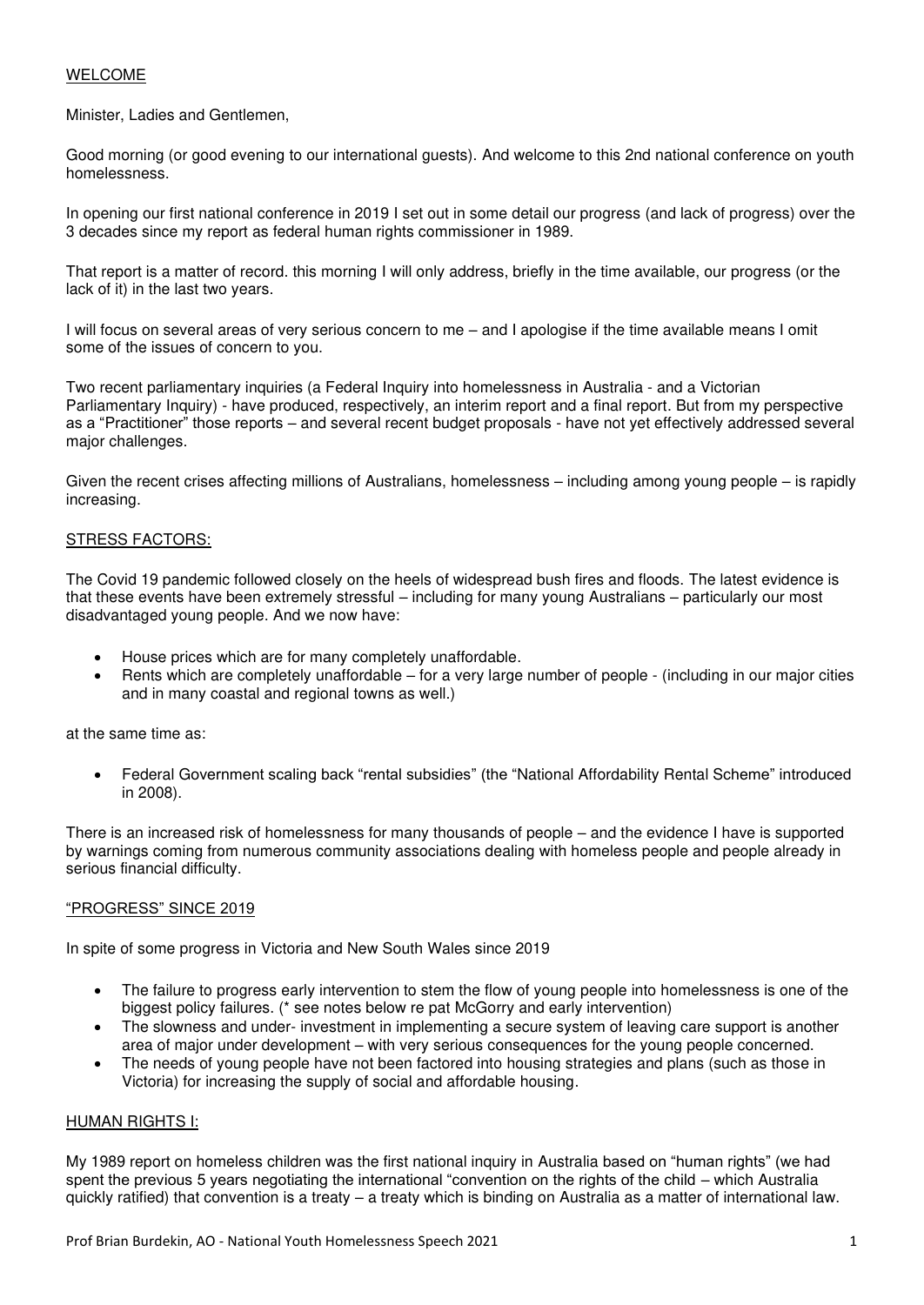And in 1994 (in the Teoh case) we got the high court to rule that the Australian government and all government officials are obliged to respect the rights of all children set out in that convention – including:

- \* The right to adequate housing
- \* The right to special protection and
- \* The right to protection from abuse and exploitation

- and not to make decisions, or implement policies, that are inconsistent with or violate those rights.

Homelessness needs to be addressed in that paradigm and analysed in that context –

- that is, that adequate shelter is a basic human right - not just a housing issue, not just a welfare issue!

### HUMAN RIGHTS II:

Australia has also ratified the convention on "the rights of people with disabilities". That convention is also a binding treaty.

It stipulates that people with disabilities (including psychiatric and intellectual disabilities) are entitled to special protection because of their vulnerabilities.

So, children and young people have legal rights to special protection because they are vulnerable.

- children and young people with disabilities are particularly vulnerable.

- and homeless children and young people – including those with psychiatric and intellectual disabilities – are among the most vulnerable of the vulnerable.

### INTERVIEW WITH PROFESSOR PAT MCGORRY APRIL 2021

One of the most impressive witnesses in my National Inquiry on human rights and mental illness was Professor Pat McGorry – subsequently named Australian of the Year.

In a recent interview he indicated:

1. "At least one million young Australians a year are affected by serious mental illness" we know that many thousands of those have schizophrenia – (expert evidence indicates approximately 10% of those young people will take their own lives if they don't get adequate care.)

(The evidence is clear; these young people are disproportionally represented in our homeless population.)

- 2. "Two million Australians each year don't get appropriate care for their mental illness".
- 3. "Early intervention is the key to better outcomes". "headspace" is very successful but now has lengthy waiting lists.
- 4. "Politicians understand there are problems but for them to respond the community needs to rise up"

### Homelessness and mental illness.

The evidence in my national inquiry on human rights and mental illness in 1993 clearly established that approximately 75% of homeless people seeking shelters had histories of major mental illness.

Subsequent reports confirmed those figures and, disturbingly, an increasing number of the homeless were younger and younger people suffering serious mental illness or mental disorders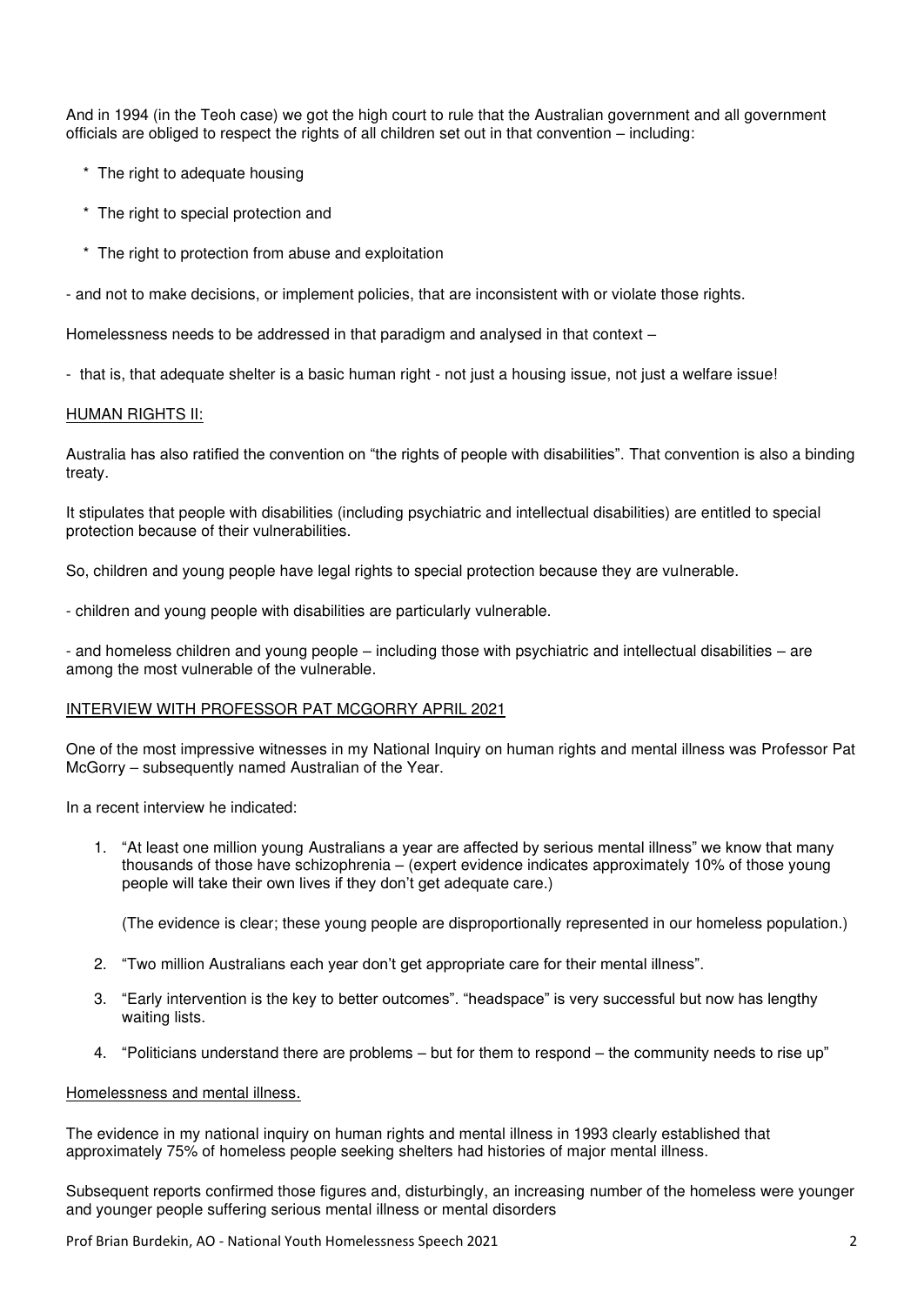Last year, a survey conducted by "headspace" (run by Professor Pat McGorry) found 75% of young people reported their mental health deteriorated during the covid-19 pandemic.

Many "headspace" mental health centres now have waiting lists of 3 to 4 months. "There's been a surge in need and we can't meet it" McGorry said.

"A national approach is desperately needed".

# LIFELINE – SUICIDE – HUMAN RIGHTS

Recently I had to address 100 Lifeline counsellors in Sydney. More than 50% of their calls are related to mental illness and mental health problems.

Lifeline has recently had to reduce their age for counselling to 15 – due to increasing demand. And in the last 12 months their calls have increased from 2000 to over 3200 calls per day.

They have also had to introduce (in addition to phone and face-to-face counselling) a texting service – increasingly being used by young people in the 12 to 19 age group.

In the first eight months of this financial year, they have had over 45,000 texts seeking help.

### CHILDREN IN THE "CARE" OF THE STATE

In my original report, I said it was outrageous that young people legally "in state care" were prominent among the homeless.

In 2015 a National Homelessness survey found that 63% of all our homeless young people had been in "State care".

It is inexcusable that that situation has hardly improved. The Commonwealth and State Governments are failing in their legal as well as moral obligations to these children and a national approach is urgently needed.

#### REGIONAL CITIES AND RURAL AREAS

In my original national inquiries, we found that the problem of homelessness – and indeed homelessness for particularly vulnerable and disadvantaged young people, was especially acute in rural and regional areas – yet we found that those were precisely the areas in which there were the fewest services, the most unsatisfactory services – or in many cases no services at all.

Many young people paid with their lives for this neglect (our youth suicide rate in regional and rural areas was 300% higher than in our major cities)

Unfortunately, the latest evidence indicates this is still an extremely serious problem.

There is a chronic undersupply of available psychiatrists, psychologists, and counsellors – and in many areas no affordable professional care is available for families of modest means – let alone those in financial difficulty.

#### WE CAN END HOMELESSNESS -THE NEED FOR ADVOCACY

I've been around our system in various capacities for long enough to know that when governments say they can't afford appropriate care for the most vulnerable people in our country – that's a lie!!!

We are one of the wealthiest countries in the world. We can afford what we choose to afford. the only question is – do we give it a priority?

There are 196 countries in the world.

The Australian economy is \$1.7 trillion. That is more than the total wealth of the economies of 102 of the world's poorest countries. (Their national wealth combined totals approximately 1.5 trillion).